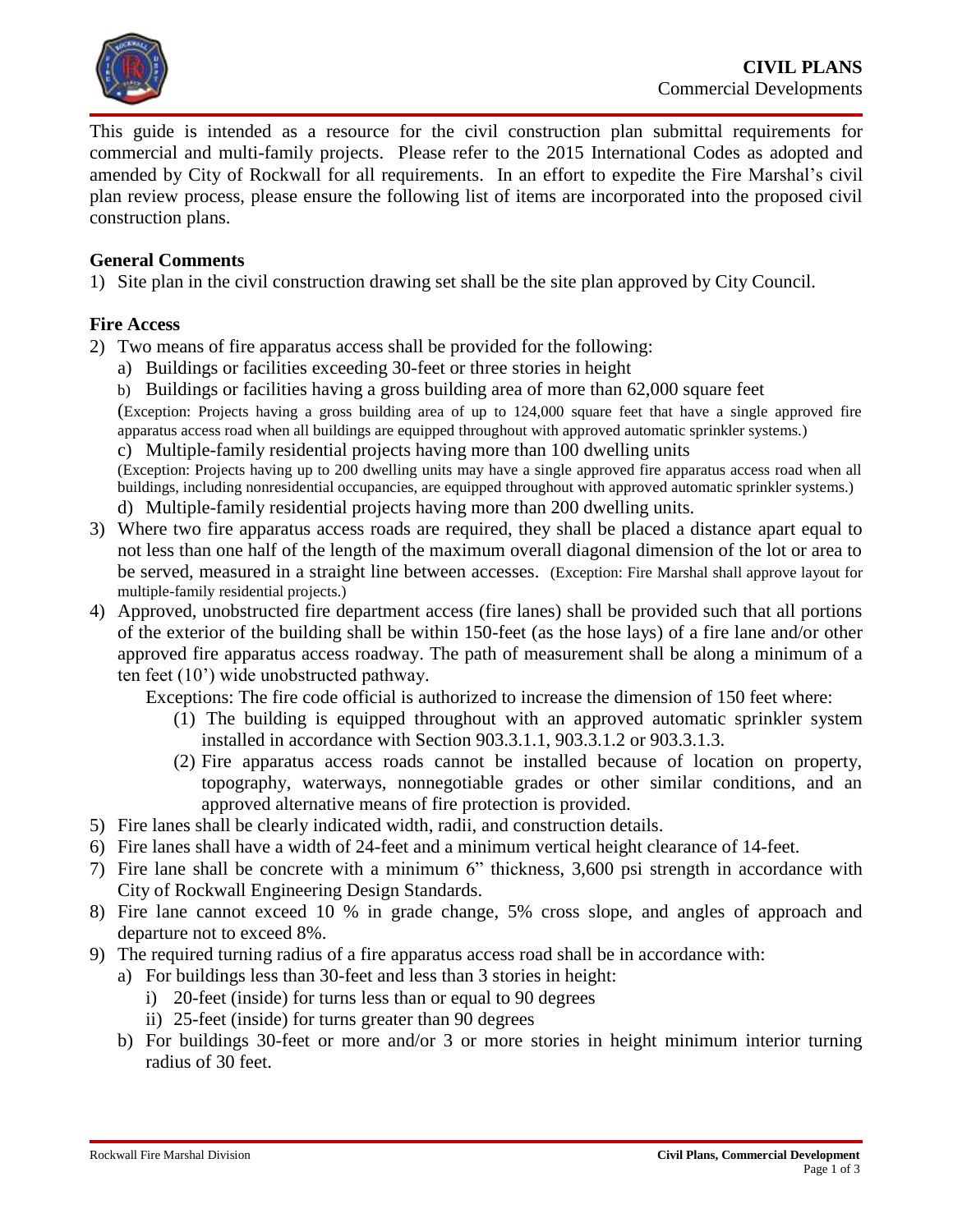

- c) For purposes of this section, the building height is measured from the lowest finished grade of the fire access roads to the point of accessible roof level, including parapet walls. For buildings with pitched roofs, the height is measured to the roof plate.
- 10) Dead end fire lanes in excess of 150-feet shall be provided with an approved turnaround. Size, type and location of turnarounds are required to be approved by the Fire Marshal.
- 11) Gated access that cross fire lane and/or access to the exterior building walls shall be reviewed and approved by the Fire Marshal. (See *Access Control Gates Guidelines*)
- 12) See *Fire Lane Guidelines* for additional information.

# **Fire Hydrants and Water Lines**

- 13) Where a portion of the facility or building hereafter constructed or moved into or within the jurisdiction is more than 400 feet from a hydrant on a fire apparatus access road, as measured by an approved route around the exterior of the facility or building, on-site fire hydrants and mains shall be provided where required by the fire code official.
	- a) Exceptions:
		- i) For Group R-3 and Group U occupancies, the distance requirement shall be 600 feet.
		- ii) For buildings equipped throughout with an approved automatic sprinkler system installed in accordance with Section 903.3.1.1 or 903.3.1.2, the distance requirement shall be 600 feet.
- 14) An approved water supply capable of supplying the required fire flow for fire protection shall be provided. A water flow test verifying capabilities shall be witnessed by the Fire Marshal Division prior to vertical construction.
- 15) Fire hydrants utilized to meet the requirements of this section shall be available to fire department personnel with no obstructions, which cannot be crossed by fire fighters pulling hose lines.
- 16) Proposed new fire hydrants shall be indicated on the plans.
- 17) Existing fire hydrants to be considered for the use shall be indicated on the plans.

(Existing fire hydrants on adjacent properties shall not be considered available unless fire apparatus access roads extend between properties and easements are established to prevent obstruction of such roads. Existing fire hydrants on public streets are allowed to be considered as available where streets are not provided with median dividers which cannot be crossed by fire fighters pulling hose lines.)

- 18) Fire hydrants shall be located 6 foot behind the edge of the pavement. Unless otherwise specifically approved.
- 19) Fire hydrants shall be at every street intersection, or as otherwise required by the fire code official.
- 20) Fire hydrants are required to have (2) 2½" connections and (1) 4½" steamer connection. (NST)
- 21) See *Fire Hydrant Guidelines* for additional information.

# **Building Size, Height and Location Requirements**

- 22) Building size (square feet) and height to be indicated on the plans.
- 23) Presence of automatic fire sprinkler system shall be indicated on the plans.
	- (Fire sprinkler protection required for all buildings exceeding 5,000ft<sup>2</sup>, A2 Occupancies with an occupant load over 99, occupancy used for the manufacture and/or storage of upholstered furniture or mattresses exceeds  $2,500$  ft<sup>2</sup>, and for all R, I & H Occupancies regardless of size. Note: Information only, additional requirements may apply)

# **Additional Requirements**

24) Fire hydrants and fire lane access roadways shall be installed and maintained PRIOR TO VERTICAL CONTRUCTION of any building or structure, unless otherwise approved by the fire code official.